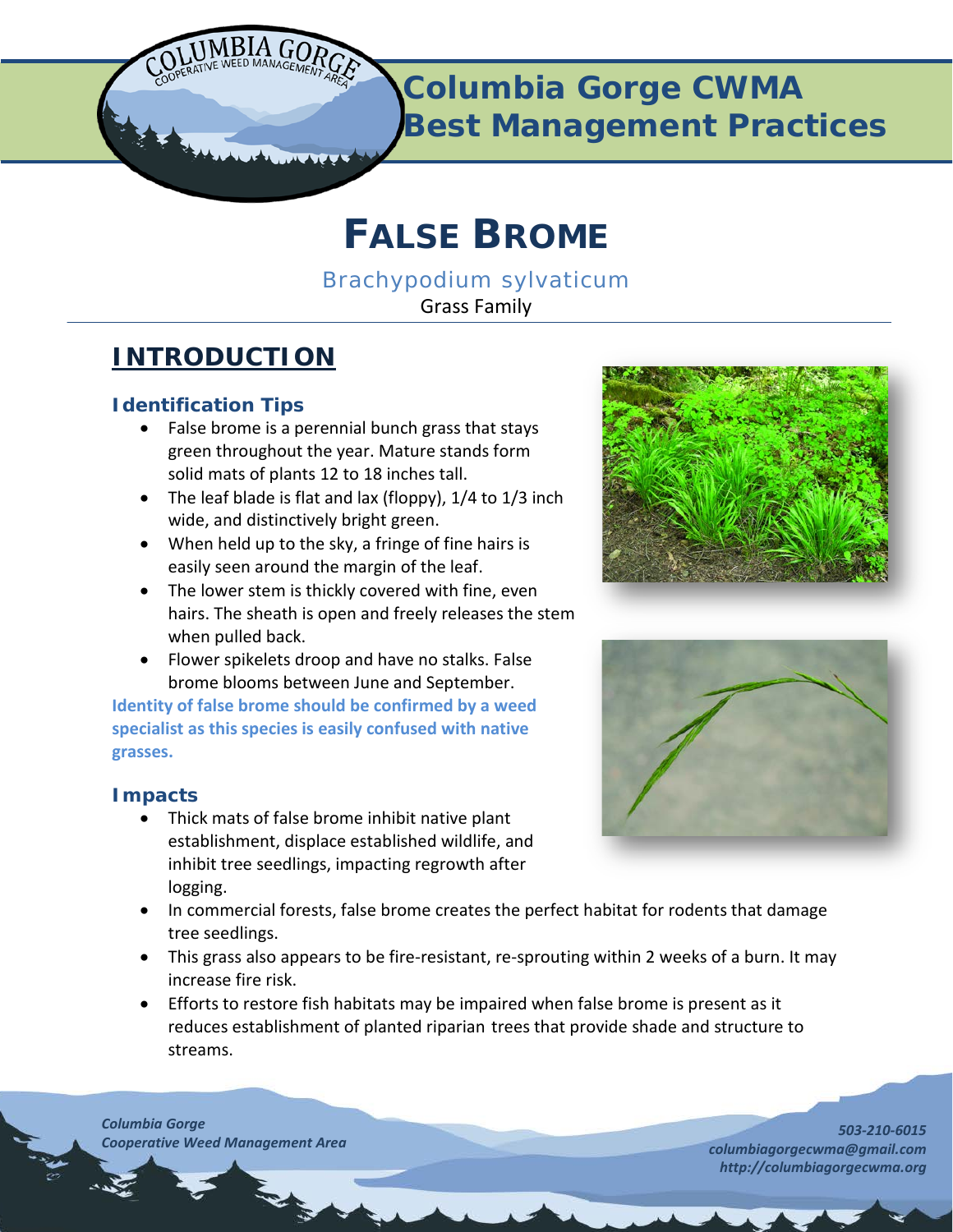### **Habitat & Distribution**

- False brome grows well in shade or sun, in moist or dry soils, and from low elevations up to about 3500 feet.
- Increases in atmospheric nitrogen due to human activity can give fast-growing false brome an edge over native competitors.

#### **Reproduction & Spread**

- False brome reproduces through seed production, producing up to a couple hundred seeds per plant. Seeds appear to be fairly short-lived.
- Self-fertilization allows populations to establish from a small number of seeds.
- Awned seeds attach to animals, humans, and vehicles.
- While plants do not spread from rhizomes, false brome can resprout from stems or small root fragments when cut.

# **CONTROL INFORMATION**

#### **Integrated Pest Management**

- The preferred approach for weed control is Integrated Pest Management (IPM). IPM involves selecting from a range of possible control methods to match the management requirements of each specific site. The goal is to maximize effective control and to minimize negative environmental, economic, and recreational impacts.
- Use a multifaceted and adaptive approach. Select control methods reflecting the available time, funding, and labor of the participants, the land use goals, and the values of the community and landowners. Management will require dedication for a number of years and should allow flexibility in methods.

#### **Planning Considerations**

- Survey the area for weeds, set priorities, and select the best control method(s) for the site.
- Control practices should be selected to minimize soil disturbance. Minimizing disturbance prevents further infestations of weeds.
- Begin work on the perimeter of the infested areas first and move inward toward the core of the infestation.
- Monitor the site and continue to treat plants that germinate from the seed bank.
- Revegetate treatment area to improve ecosystem function and prevent new infestations.

*Columbia Gorge Cooperative Weed Management Area*



*503-210-6015 columbiagorgecwma@gmail.com http://columbiagorgecwma.org/*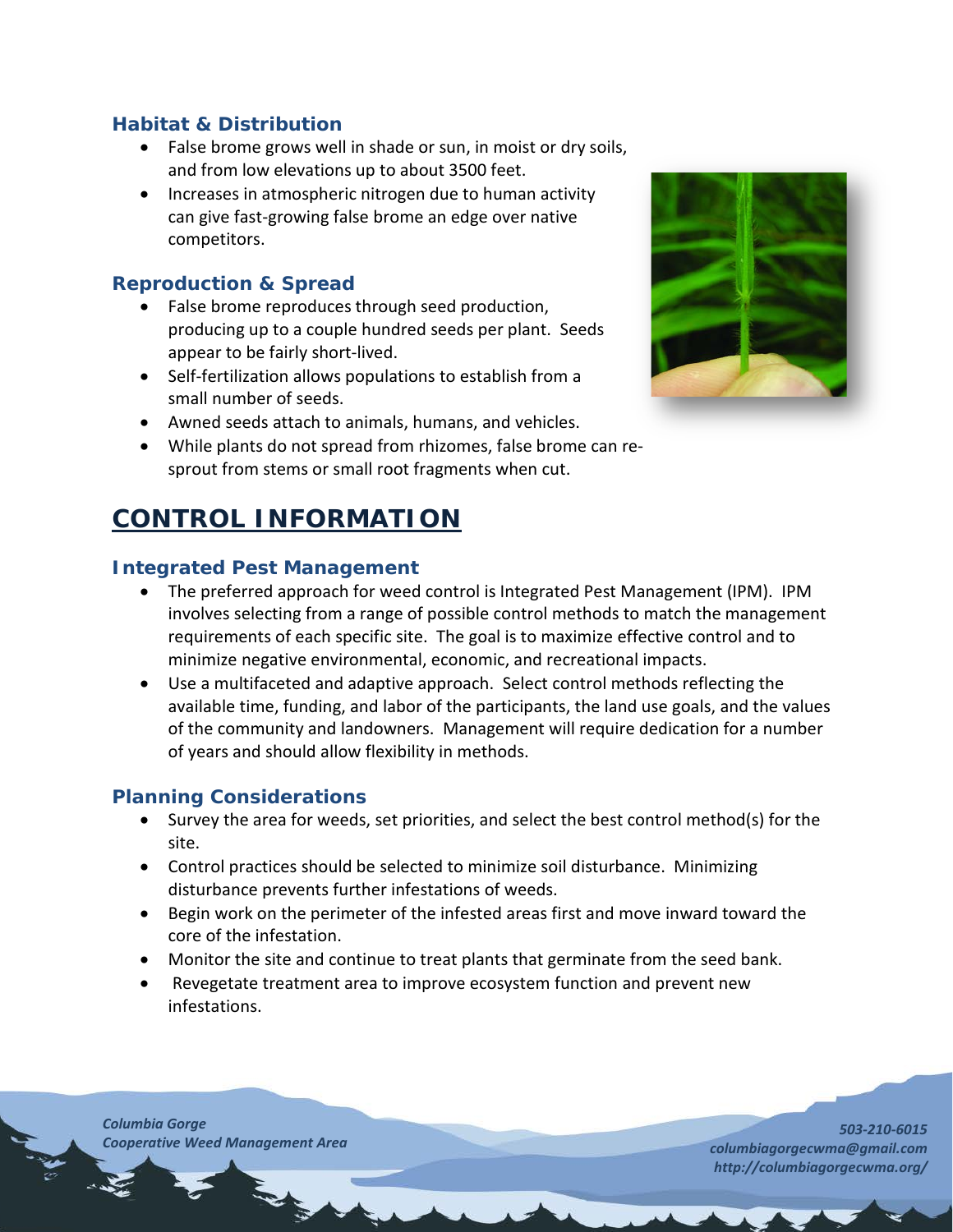# **Early Detection and Prevention**

- Watch for new patches of this plant, especially after other grasses have started to turn brown.
- Prevent the additional spread of false brome by thoroughly cleaning tools, boots, and vehicles after working in or traveling through an infested area.
- Minimize soil disturbance from vehicles, machinery, and over-grazing to reduce areas where weeds may become established.
- After treatment, monitor and re-treat as necessary. Ensure any existing plants do not produce and release seed.

# **Manual, Mechanical, & Cultural Control**

- Small, isolated patches can be dug out before they produce seed. Extreme care must be taken to ensure removal of all root fragments.
- Mowing alone appears to be ineffective, but mowing used as a pre-treatment to herbicide application can be effective. Mowing must be done before seeds become viable to exhaust the short-lived seed bank. If native or rare species are present, they should be allowed to go through the reproductive cycle, if possible, before mowing.
- Prescribed burning has not been an effective control method. In fact, false brome is frequently found in recently burned sites.
- Prevent the spread of invasive plants by thoroughly cleaning tools, boots, and vehicles (especially mowers) after working in or traveling through an infested area.

# **Biological Control**

• There are no biological agents available at this time.

# **Herbicide Control**

- Only apply herbicides at proper rates and for the site conditions or land usage specified on the label. **Follow all label directions** and wear recommended personal protective equipment (PPE).
- For control of large infestations, herbicide use may be effective either alone or in combination with mowing. Treated areas should not be mowed until after the herbicide has taken effect and weeds are brown and dead.
- Monitor treated areas for missed or newly germinated plants.
- **Minimize impacts to bees and other pollinators by controlling weeds before they flower. If possible, make herbicide applications in the morning or evening when bees are least active. Avoid spraying pollinators directly.**

*Columbia Gorge Cooperative Weed Management Area*

*503-210-6015 columbiagorgecwma@gmail.com http://columbiagorgecwma.org/*